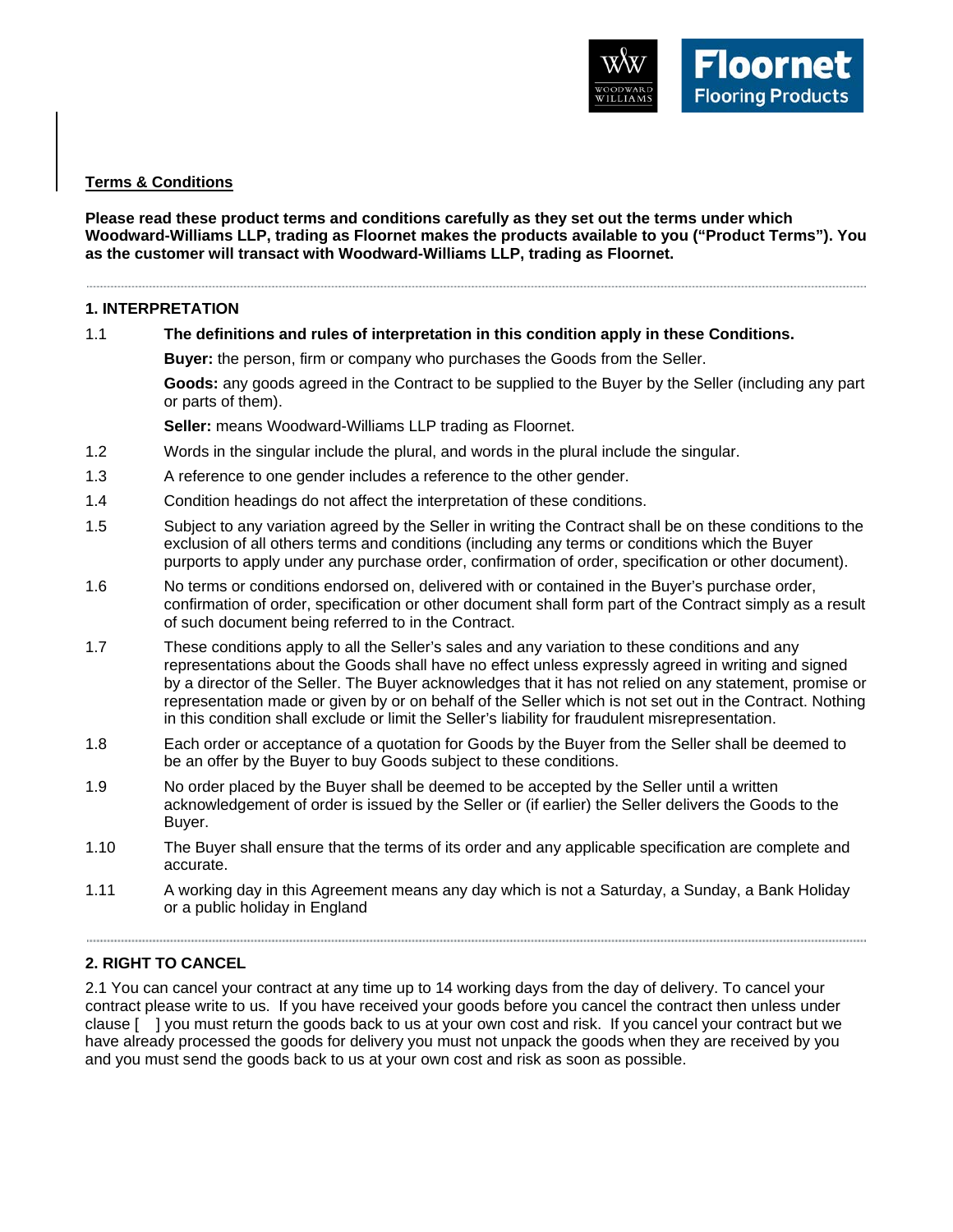2.2 Once you have notified us that you are cancelling your contract any sum debited to us from your credit card or debit card will be re-credited to your account as soon as possible and in any event within 30 days of your order provided that the goods in question are returned by you and received by us in the condition they were in when they were delivered to you. If you do not return the goods delivered to you or you do not pay the costs of delivery we shall be entitled to deduct the direct costs of recovering the goods from the amount to be re-credited to you.

2.3 You must ensure that any goods to be returned are packaged adequately to protect against damage or preferably be in the original delivery format. If you fail to take reasonable care of the goods before they are returned to us, and this results in damage or deterioration, you will be charged accordingly.

2.4 If you wish to cancel your order after the cancellation period in clause 2.1 you must agree the return with the office in advance.The goods should be returned to us at your own expense. All returns must be accompanied by a valid returns authorisation number which can be obtained from our office. Our office will arrange the collection via our approved carriers with the charges being passed on to the customer returning the goods. 2.5 We are not able to offer returns on carpets,sheet vinyl and any roll goods as these will have been cut to size for your requirements, thus are offered for sale as "bespoke or custom goods". It should therefore be clearly noted that orders for these materials will be taken and confirmed on the basis of a non-returnable purchase. This will not affect your statutory rights or claim in the event of a manufacturing defect.

### **3. PRICES**

The prices payable for the items that you order are clearly set out on the web site. All prices may be expressed inclusive or exclusive of any VAT payable dependent on the settings chosen and based upon delivery within main land UK. The price of the items does not include the delivery charge if the order is under £350 excluding VAT. Delivery charges for small orders are stated as follows:

1 pack @ £9.50 + vat 2 packs @ £25.00 + vat All other orders £50.00 + vat

#### **4. AVAILABILITY**

4.1 If for any reason beyond our reasonable control, we are unable to supply a particular item, we will notify you as soon as possible. Payment will be taken for out of stock items to secure stock, only if you are happy to proceed with the order and agree to wait for the items.

4.2 If you are not happy to proceed with the order then we reserve the right to cancel the contract. If the contract is cancelled we will notify you and re-credit your account any sum deducted by us as soon as possible but in any event within 30 days of your order. We will not be obliged to offer any additional compensation for disappointment suffered.

### **5. CONTRACT**

There will be no contract of any kind between you and us until payment for your goods is authorised by your bank or credit card issuer. At any point up until then, we may decline to supply the goods to you without giving any reason. At the moment that payment for the goods is authorised, (and not before), a contract will be made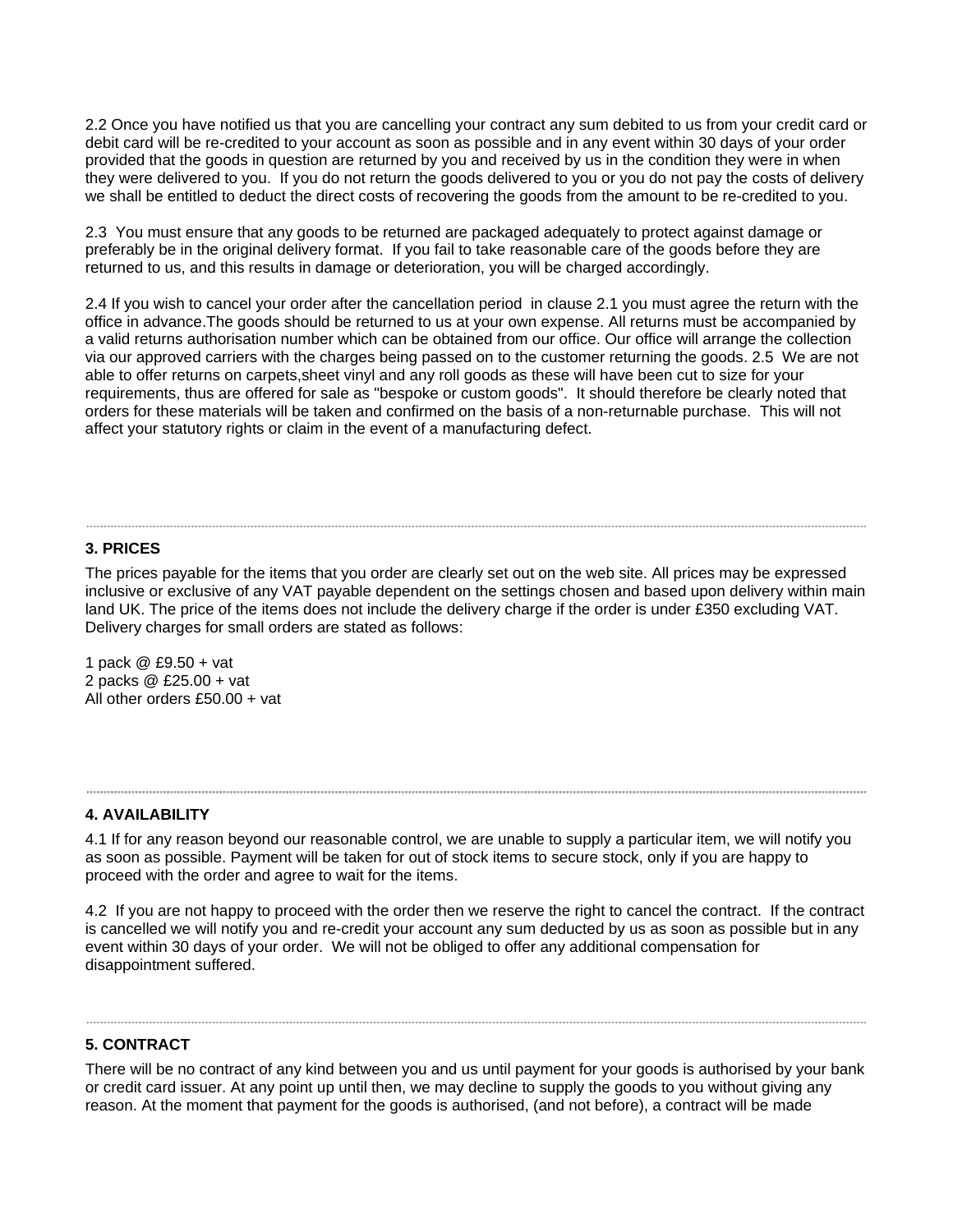between you and us. Authority for payment must be given at the time of the order. Payment for your order will be acknowledged by email.

 $\label{eq:3.1} \begin{split} \mathcal{L}^{(1)}(x) &= \mathcal{L}^{(1)}(x) + \mathcal{L}^{(1)}(x) + \mathcal{L}^{(1)}(x) + \mathcal{L}^{(1)}(x) + \mathcal{L}^{(1)}(x) + \mathcal{L}^{(1)}(x) + \mathcal{L}^{(1)}(x) + \mathcal{L}^{(1)}(x) + \mathcal{L}^{(1)}(x) + \mathcal{L}^{(1)}(x) + \mathcal{L}^{(1)}(x) + \mathcal{L}^{(1)}(x) + \mathcal{L}^{(1)}(x) + \mathcal{L}^{(1)}$ 

#### **6. DELIVERY**

- 6.1 Delivery will be made to the address specified by you. All deliveries will be made to you by our courier. We do our best to secure delivery within 14 working days of the date of your order. One of our staff will be in touch with you, using your contact number supplied and sending you an email. Please allow us time to arrange our delivery schedule prior to calling you. WE will call at least 3 days prior to our intended delivery date to confirm the date and estimate AM or PM. Time is not of the essence for the purposes of this condition. Surcharges may apply for special deliveries where there are access restrictions.
- 6.2 We can only offer a kerb side delivery as our drivers are not insured to enter premises.
- 6.3 If you are not at home for a pre-arranged delivery then we reserve the right to charge you additional delivery charges as stated to redeliver your order.
- 6.4 You will become the owner of the goods you have ordered when they have been delivered to you. Once goods have been delivered to you they will be held at your own risk and we will not be liable for their loss or destruction.
- 6.5 If you wish to change the delivery date once it is agreed then please give us no less than 2 working days notice prior to delivery. If less than 2 working days is given, an additional delivery charge may be charged.

### 6.6

It is your responsibility to check your flooring before signing for the goods. We cannot accept liability for goods damaged after delivery if signed for in perfect condition. If you intend using subcontractors for installation we recommend you do not commit to them until the delivery has been made, this will avoid any danger of you being financially liable for downtime due to unavoidable delays.

#### 6.7

Where any valid claim in respect of the Goods which is based on any defect in the quality or condition of the Goods or their failure to meet specification is notified to the Seller in accordance with these Conditions, the Seller shall be entitled to replace the Goods (or the part in question) free of charge or, at the Seller's sole discretion, refund to the Buyer the price of the Goods (or a proportionate part of the price), but the Seller shall have no further liability to the Buyer.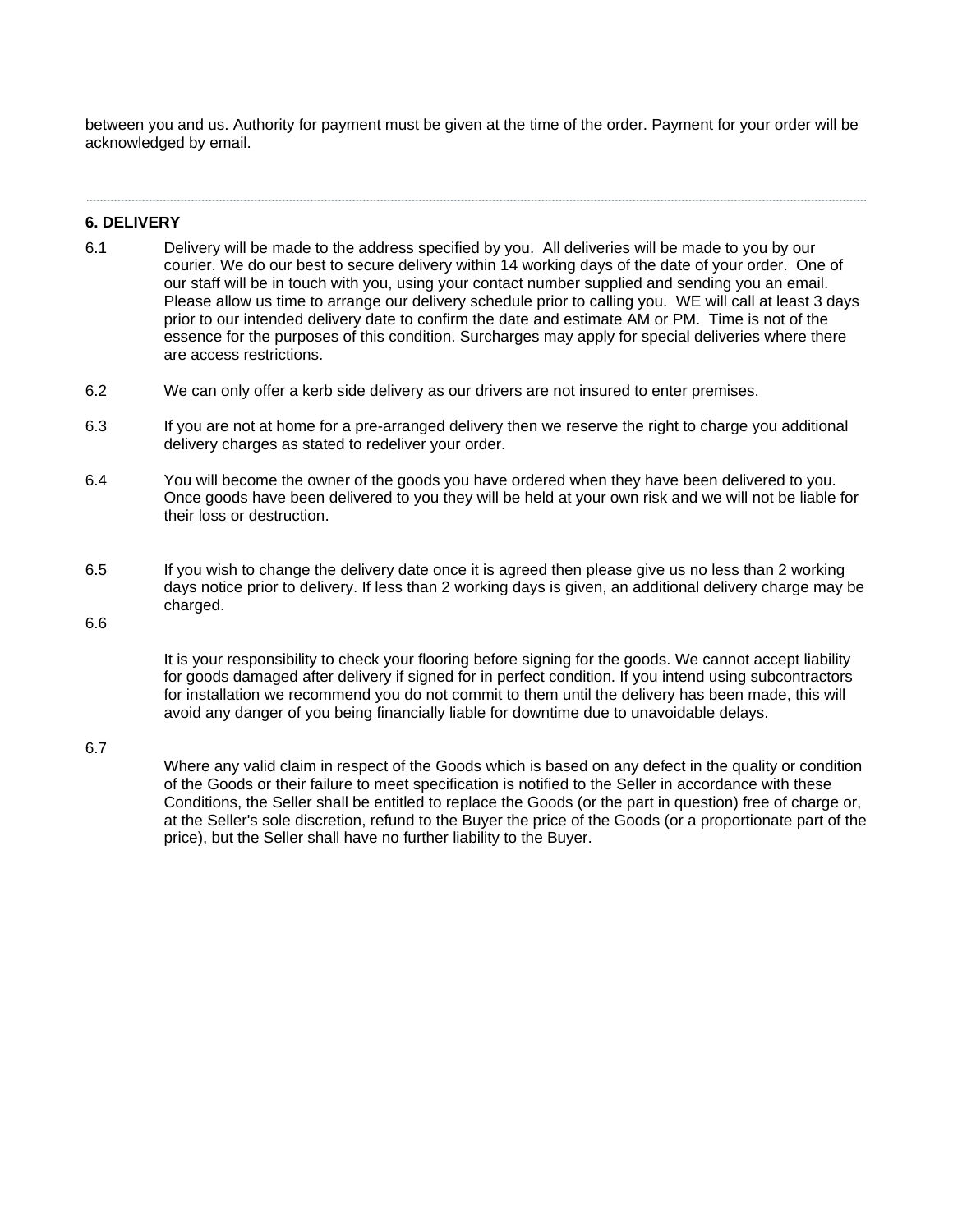## **7. WARRANTY**

7.1 Woodward-Williams LLP trading as Floornet and its manufacturing partners products are guaranteed for the specified period ( different for each range ) against faulty materials or workmanship subject to **Specification of Goods**.

Failure to carry out the recommended instructions for installation and maintenance can impair their performance and may invalidate any guarantees.

7.2 Deliveries to commercial properties could void your warranty unless the product is a commercial grade flooring.

7.3 The Seller's liability under this warranty shall not extend to costs or charges or removal, re-decoration, handling, cartage, storage or other additional charges or expenses. This does not affect your statutory rights.

# **8. SPECIFICATION OF GOODS**

The warranty in clause 7 does not apply to flooring which swells due to intake of excessive moisture or any other neglect including improper handling, and any post installation panel adjustment due to settling, installation damage, impact from foreign goods, or misuse on the part of the Buyer after sale. Any damage must be notified at the time of installation in writing. [this is different to above clause [ ] ] All Goods must be stored in a dry place. The Seller cannot accept any responsibility if Goods are not so stored.

### **9. PAYMENT**

- 9.1 You can pay with any Maestro, Delta, Solo, MasterCard or Visa card. Your payment card details will be encrypted to minimise the possibility of unauthorised access or disclosure. Authority for payment must be given at the time of order. It may be necessary to re-confirm your security number for data protection reasons. Payment will be taken for out of stock items to secure stock, only if you are happy to proceed with the order and agree to wait for the wardrobe system. We accept internet orders only from Web browsers that permit communication through Secure Socket Layer (SSL) technology, for example, 3.0 version or higher of Internet Explorer and versions 3.02 or higher of Netscape Navigator. This means you cannot inadvertently place an order through an unsecured connection.
- 9.2 Payment of the price for the Goods is due in pounds sterling.
- 9.3 Time for payment of the price shall be of the essence.
- 9.4 No payment shall be deemed to have been received until the Seller has received cleared funds.

### **10. INTELLECTUAL PROPERTY**

All Intellectual Property Rights and all other rights in the Goods shall be owned by the Seller. In this condition reference to Intellectual Property Rights shall mean all patents, rights to inventions, utility models, copyright and related rights, trade marks, Service marks, trade, business and domain names, rights in trade dress or get-up, rights in goodwill or to sue for passing off, unfair competition rights, rights in designs, moral rights, rights in confidential information (including know-how and trade secrets) and any other intellectual property rights, in each case whether registered or unregistered and including all applications for any renewals or extensions of such rights, and all similar or equivalent rights or forms of protections in any part of the world.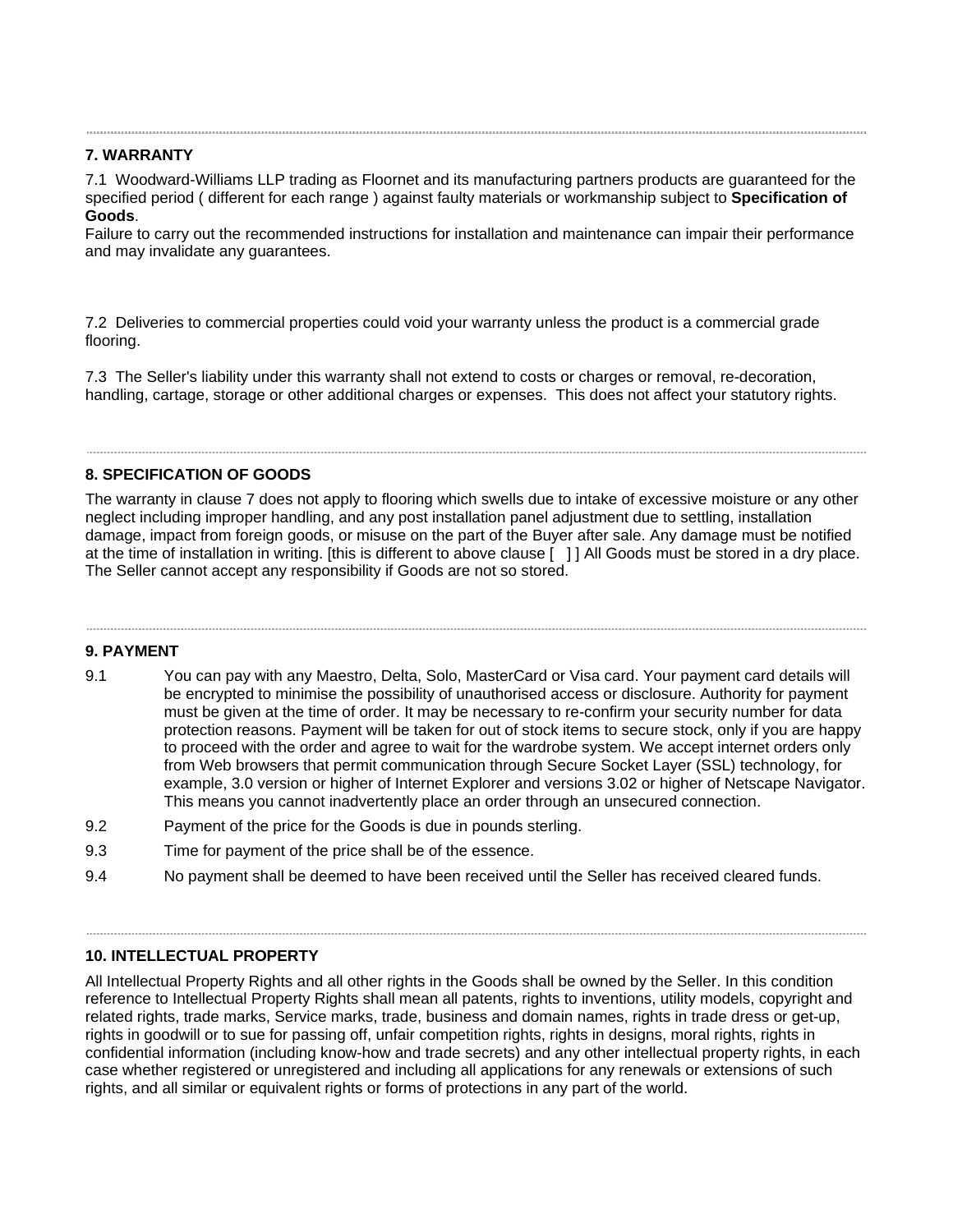## **11. EXCLUSION OF LIABILITY**

- 11.1 The following provisions set out the entire financial liability of the Seller (including any liability for the acts or omissions of its employees, agents and sub-contractors) to the Buyer in respect of:
- 11.1.1 any breach of these conditions;
- 11.1.2 any use made or resale by the Buyer of any of the Goods, or of any product incorporating any of the Goods; and
- 11.1.3 any representation, statement or tortious act or omission including negligence arising under or in connection with the Contract.
- 11.2 All warranties, conditions and other terms implied by statute or common law (save for the conditions implied by section 12 of the Sale of Goods Act 1979) are, to the fullest extent permitted by law, excluded from the Contract.
- 11.3 Nothing in these conditions excludes or limits the liability of the Seller:
- 11.3.1 for death or personal injury caused by the Sellers negligence; or
- 11.3.2 under section 2 (3), Consumer Protection Act 1987; or
- 11.3.3 for any matter which it would be illegal for the Seller to exclude or attempt to exclude its liability; or
- 11.3.4 for fraud or fraudulent misrepresentation
- 11.4 Subject to conditions 12.2 and condition 12.3;
- 11.4.1 The Sellers total liability in contract, tort (including negligence or breach of statutory duty), misrepresentation, restitution or otherwise, arising in connection with the performance or contemplated performance of the Contract shall be limited to the Contract price; and

,我们就会在这里,我们就会在这里的时候,我们就会在这里,我们就会在这里,我们就会在这里,我们就会在这里,我们就会在这里,我们就会在这里,我们就会在这里,我们就会

11.4.2 The Seller shall not be liable to the Buyer for loss of profit, loss of business or depletion of goodwill in each case whether direct, indirect or consequential, or any claims for consequential compensation whatsoever (howsoever caused) which arise out of or in connection with the Contract.

## **12. GENERAL**

- 12.1 These Product Terms shall be governed by and construed in accordance with the laws of England and Wales and any disputes will be decided only by the English courts.
- 12.2 The Seller may assign the Contract or any part of it to any person, firm or company. The Buyer shall not be entitled to assign the Contract or any part of it without the prior written consent of the Seller.
- 12.3 The Seller reserves the right to defer the date of delivery or to cancel the Contract or reduce the volume of the Goods ordered by the Buyer (without liability to the Buyer) if it is prevented from or delayed in the carrying on of its business due to circumstances beyond the reasonable control of the Seller including without limitation, acts of God, governmental actions, war or national emergency, acts of terrorism, protests, riot, civil commotion, fire, explosion, flood, epidemic, lock-outs, strikes or other labour disputes (whether or not relating to either party's workforce), or restraints or delays affecting carriers or inability or delay in obtaining supplies of adequate or suitable materials, provided that, if the event in question continues for a continuous period in excess of 90 days, the Buyer shall be entitled to give notice in writing to the Seller to terminate the Contract.
- 12.4 If any provision of the Contract is found by any court, tribunal or administrative body of competent jurisdiction to be wholly or partly illegal, invalid, void, voidable, unenforceable or unreasonable it shall to the extent of such illegality, invalidity, voidness, violability, unenforceability or unreasonableness be deemed severable and the remaining provisions of the Contract and the remainder of such provision shall continue in full force and effect.